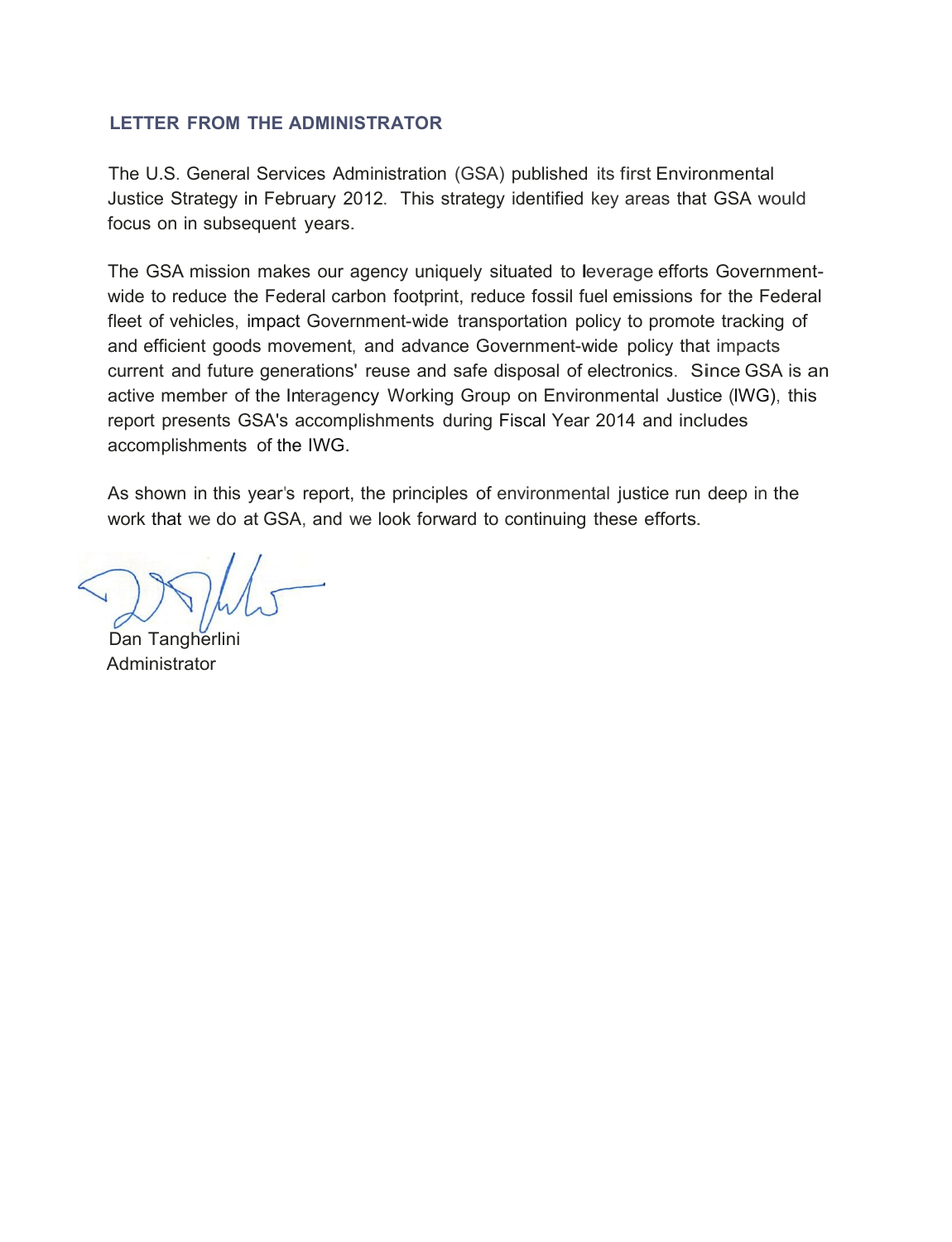The Memorandum of Understanding on Environmental Justice and Executive Order (EO) 12898 directs each Federal agency to provide a concise report on progress during the previous fiscal year in carrying out the agency's environmental justice strategy and EO 12898 by the EO's February 11 anniversary.

# **I. INTRODUCTION/OVERVIEW:**

The U.S. General Services Administration (GSA) is pleased to publish its annual Environmental Justice Progress Report for Fiscal Year (FY) 2014. As the Federal Government's real property, personal property, and acquisition steward, GSA leveraged its influence to bring about a reduction of the Federal Government's carbon footprint, reduce petroleum fuel emissions for the Federal fleet of vehicles, impact Governmentwide transportation policy to ensure goods are tracked and moved efficiently, and advance Government-wide policy that impacts current and future generations' re-use and safe disposal of electronics. Additionally, GSA sought out opportunities to engage with communities near GSA's projects to ensure it considered their concerns when planning and executing a wide variety of construction activities and Comprehensive Environmental Response, Compensation, and Liability Act (CERCLA) projects.

These efforts by GSA reduce the Federal Government's impact on the environment and support the principles of environmental justice—that Federal action does not have "disproportionately high and adverse human health or environmental effects on minority populations and low-income populations." (EO 12898)

## **II. IMPLEMENTING ENVIRONMENTAL JUSTICE STRATEGY AND IMPLEMENTATION PLANS.**

**A. Electronics Stewardship.** As the Federal Government's premier manager of personal property, GSA's regulations have long encouraged efficient re-use of assets as opposed to moving straight to end-of-life disposal. Electronic waste (e-waste) is now the largest-growing waste stream in the country, with the Federal Government being the world's largest consumer of electronics. According to the most recent U. S. Environmental Protection Agency (EPA) estimates, more than two million tons of electronics were in storage and ready for end-of-life management, yet typically, only twenty-five percent of such electronics are collected for recycling.

GSA is committed to reducing e-waste and realizing efficiency by standardizing disposal procedures across the Government. This is an opportunity for the Federal Government to lead by example, and to spur national awareness to go beyond minimal requirements in the management and disposal of e-waste. GSA co-leads the Interagency Task Force on Electronics Stewardship (The Task Force) with the White House Council on Environmental Quality (CEQ) and EPA. The Task Force released the National Strategy for Electronics Stewardship in 2011. As recommended by the Strategy, GSA first issued Federal Management Regulation (FMR) Bulletin B-34, Disposal of Federal Electronic Assets regarding electronic stewardship. As a Bulletin, this document is non-regulatory.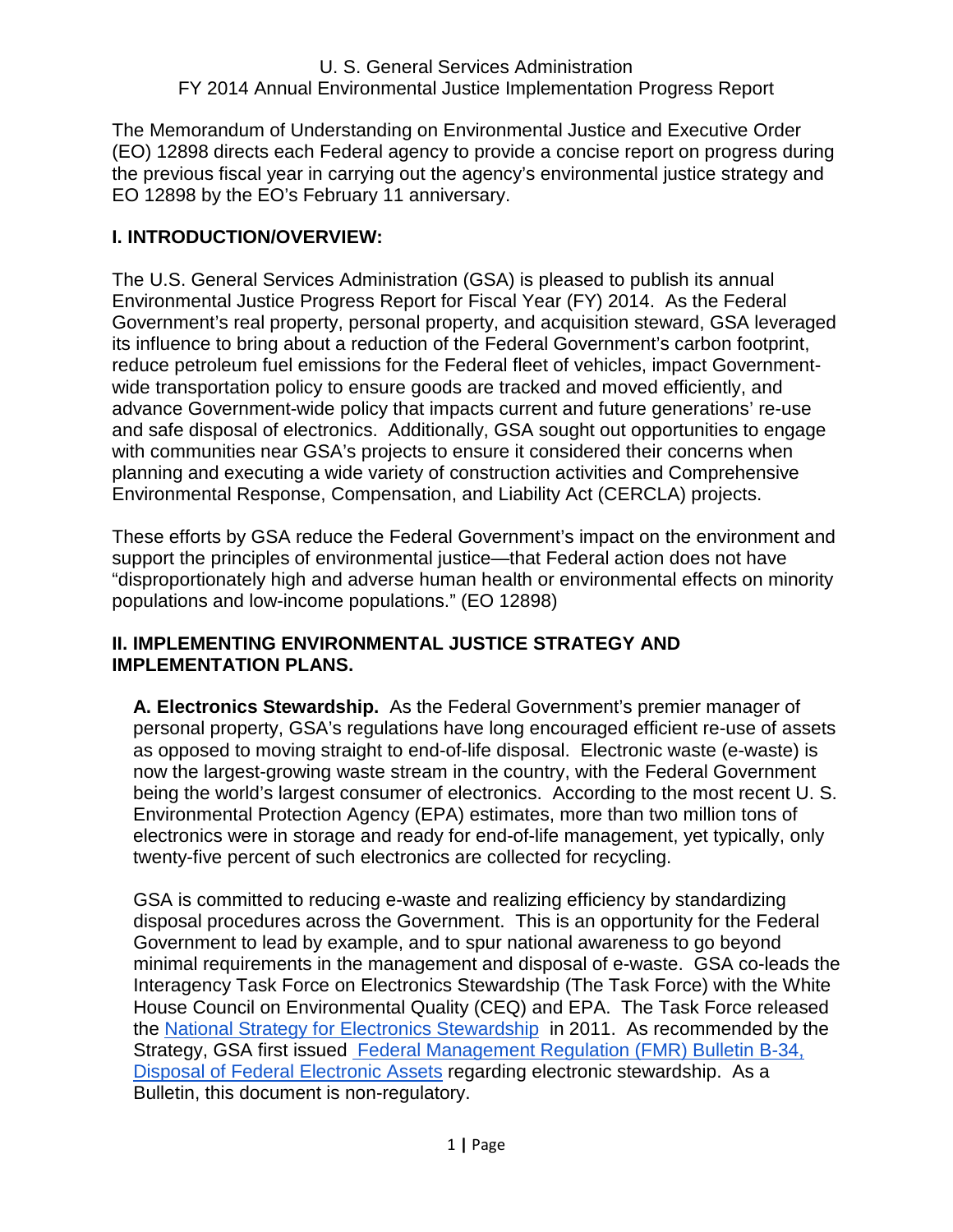To develop mandatory policy for the use, safe handling, and disposal of electronics across the Federal Government, GSA published a Proposed Rule, Disposal and Reporting of Federal Electronic Assets, in the **Federal Register** on March 6, 2014. The proposed rule encourages reuse and recycling instead of disposal in landfills or by incineration. As many electronics are made of valuable resources and highly engineered materials,such as metals (gold, silver, copper), plastics, and glass, recycling these materials conserves the Nation's resources, avoids air and water pollution, and reduces greenhouse gas emissions that are generated during extraction and manufacturing of virgin materials. GSA sought input from the public so the agency can fully consider all perspectives in the development of a final rule governing this policy. The comment period ended on May 5, 2014, and GSA is coordinating comments received, with the goal that the final rule will be published by September 30, 2015.

# **B. Goods Movement.**

GSA's progress on incorporating the principles of environmental justice in its goods movement activities includes:

1. Government-wide Transportation Policy: GSA's Office of Government-wide Policy (OGP) is in the final rule phase of amending FMR 102-117, Transportation Management Subpart K Transportation Reporting. Transportation management policy seeks to improve management and enhance sustainable transportation operations with a focus on effective and efficient Federal transportation operations for freight and cargo. The rule recommends that agencies annually report their transportation activities (freight, cargo, and household goods) for a Governmentwide transportation data collection effort that would result in the ability to analyze data and identify shared services and operational efficiencies. Agency reporting is currently *not* mandatory, although publicly available data will be used to supplement agency submissions. The initial phase of system release and data collection is expected in FY 2016.

 Accompanying the proposed transportation reporting regulation is a system for data collection—the Federal Interagency Transportation Summary. Once the regulation is finalized (anticipated in September 2015), GSA's Office of Government-wide Policy will issue a bulletin describing the data elements to report and the procedures for annual reporting. One question planned to be included in the collection system is "Do you incorporate your own agency's environmental justice policy when selecting transportation services?" Agency data submissions may take a two-fold approach: 1) uploading transaction data from existing systems, and 2) responding to particular questions with a new data set. Questions on training, POCs, and environmental justice are expected to fall into the second phase.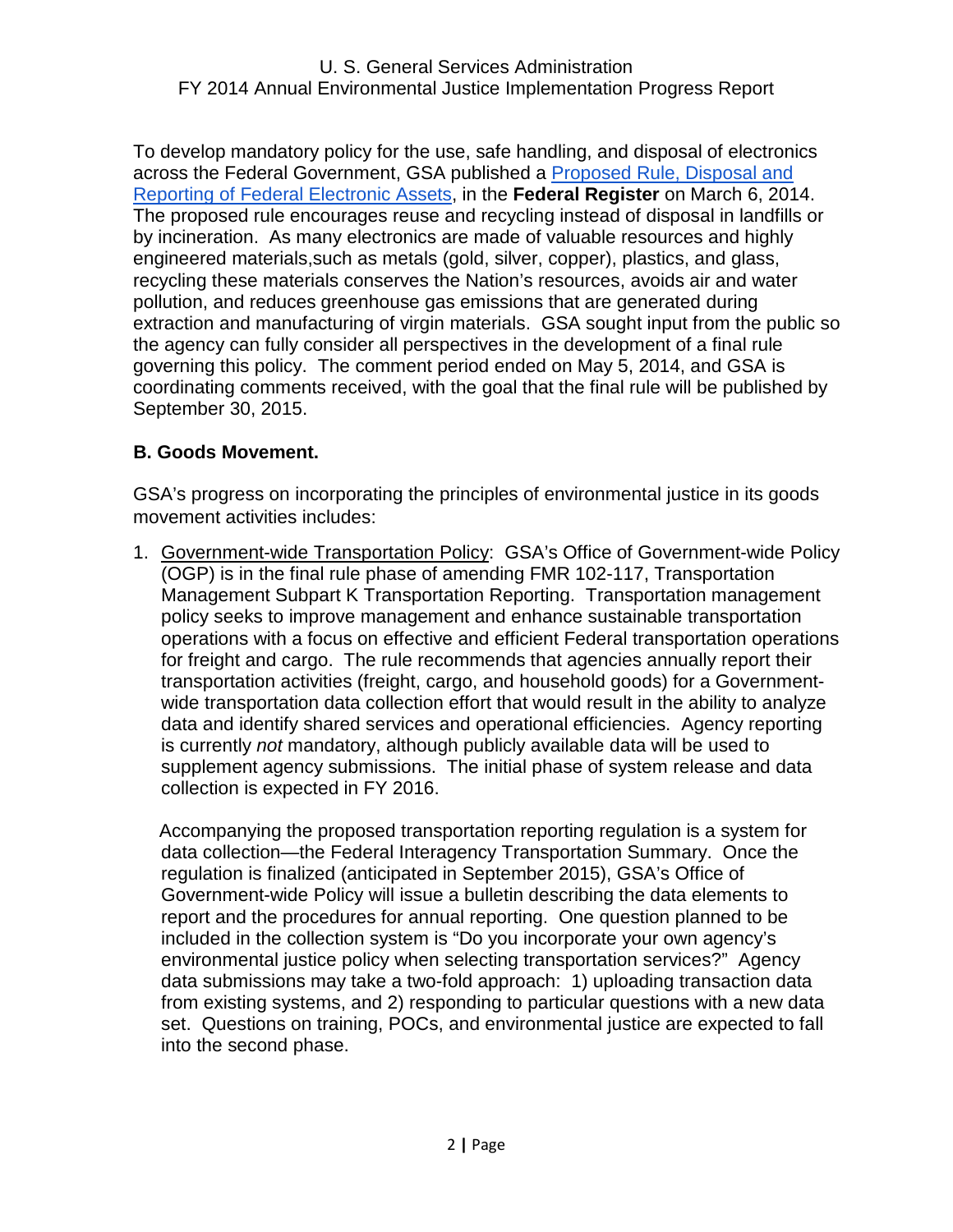- 2. Freight Transportation, Federal Travel, and Fleet Management: The Federal Acquisition Service (FAS) at GSA has implemented three distinct efforts to improve sustainability and environmental objectives. These efforts are designed to further enhance visibility and measurement of Federal agencies' purchase of transportation goods and how that decision affects greenhouse gas emissions.
	- a. Freight Transportation: GSA became certified as a SmartWay Transport Logistics Partner, an EPA initiative. GSA prioritizes the vendor qualifications who are SmartWay-certified through GSA buying and ordering channels. In FYs 2013 and 2014, GSA's customer agencies chose SmartWay Transport Partners to move 98 percent of the total shipments processed through GSA FAS's freight program. Through GSA's participation in this intiative, deeper and broader transparency has resulted in illustrating continuous annual improvements in fleet-wide fuel efficiency, alternative fuels use, and greenhouse gas emissions intensity.
	- b. Federal Strategic Sourcing Initiative (FSSI) Domestic Package Delivery Solution (DDS): In its most recent Third-Generation DDS3/FSSI contract for package delivery services, GSA was the first to *require* its suppliers (United Parcel Service and Federal Express) to report out, by Federal agency, their agency-by-agency emission output and footprint, thereby promoting and bringing visibility to cost and greenhouse gas impact based on shipping profile and choices. GSA worked closely with CEQ to build these requirements.
	- c. Greenhouse Gas Emissions Travel Reporting: GSA currently provides 107 agencies, departments, and other independent Government entities the tool and the ability to produce their annual CO2 emissions report to CEQ, through the carbon calculator provided by GSA. GSA further augmented for an integrated assessment tool that incorporates the CO2 data into other reporting capabilities—including a conference planning tool and a teleconference/video conference dashboard, both of which estimate CO2 impacts that inform travel and conference decision-making by customer agencies.

**C. Sustainability.** GSA exceeded six of the seven Office of Management and Budget (OMB) goals for FY 2014. These OMB goals include reducing Scope 1 & 2 greenhouse emissions by 20 percent and Scope 3 greenhouse gas emissions 8.8 percent. GSA is pleased to report that the agency reduced these greenhouse gas emissions by approximately 43 percent (Scope 1 & 2) and 53 percent (Scope 3) in FY 2014, far exceeding our goals. Additionally, OMB's goals included a targeted reduction of petroleum fuel used in fleet vehicles of 18 percent for FY 2014. GSA reduced petroleum fuel used in fleet vehicles by 55 percent in FY 2014.

# **D. National Environmental Policy Act (NEPA)**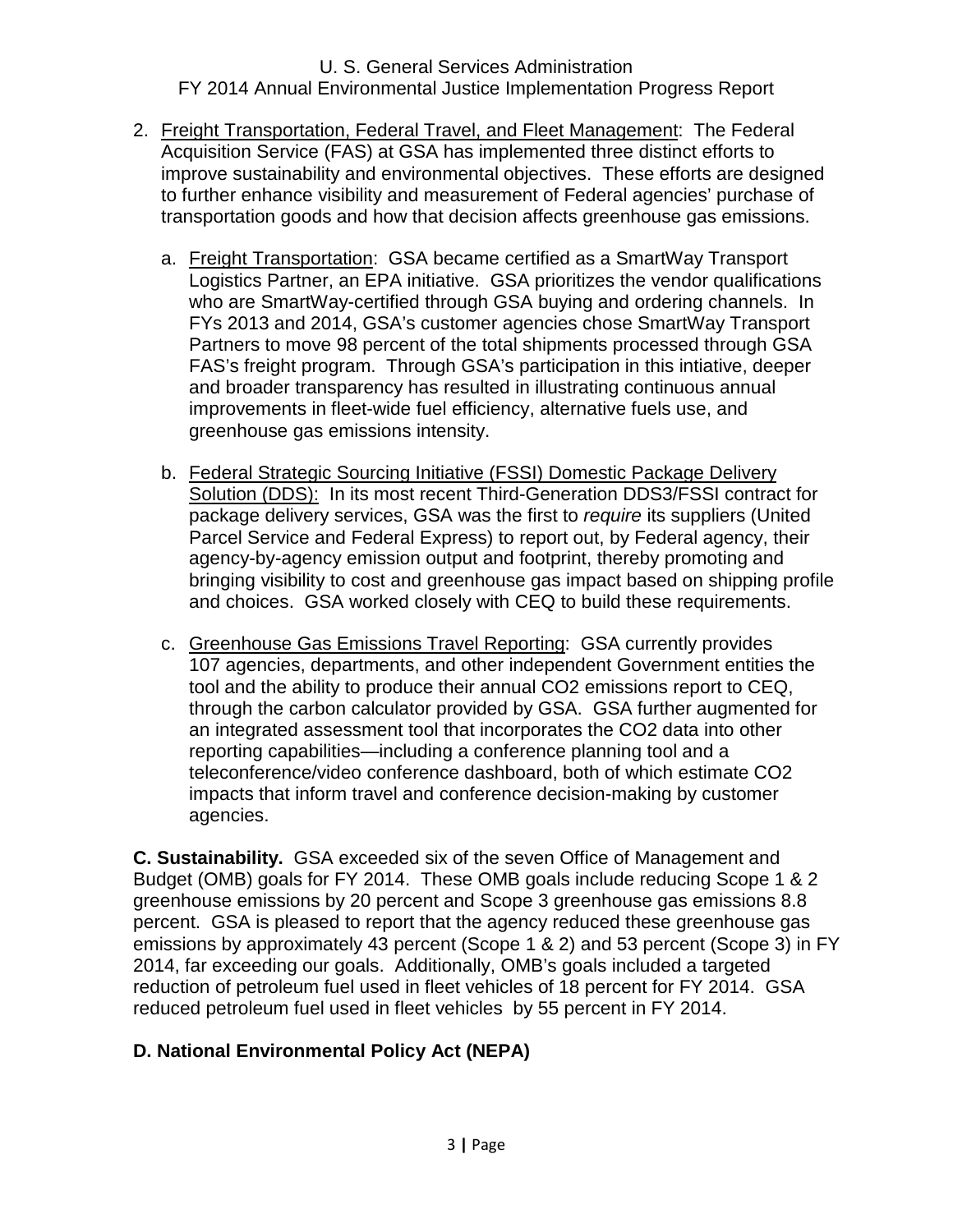- 1. Background: NEPA is designed to ensure that all communities and people across this Nation are afforded an opportunity to live in a safe and healthy environment. NEPA requires Federal agencies, before they act, to determine the environmental consequences of their proposed actions for the dual goals of informed agency decision-making and informed public participation. The Federal actions subject to NEPA include, but are not limited to, those undertaken by GSA, such as: adoption of official policy, programs, or plans; Federal construction projects; plans to manage and develop Federal lands; and Federal approvals of non-Federal activities such as grants, licenses, and permits. Additionally, NEPA gives communities the opportunity to access public information on and participate in the agency decision-making process for these varied Federal actions. The Presidential Memorandum accompanying EO 12898, *Federal Actions to Address Environmental Justice in Minority Populations and Low-Income Populations*, underscores the importance of procedures under NEPA to "focus Federal attention on the environmental and human health conditions in minority communities and low-income communities with the goal of achieving environmental justice." Further, the Presidential Memorandum underscores public participation opportunities under NEPA, stating: "Each Federal agency shall provide opportunities for community input in the NEPA process, including identifying potential effects and mitigation measures in consultation with affected communities and improving the accessibility of meetings, crucial documents, and notices."
- 2. NEPA Committee of the EJIWG: GSA is participating on the NEPA Committee of the EJIWG. The purpose of the NEPA Committee is to improve the effective, efficient, and consistent consideration of environmental justice in the NEPA process through sharing of promising practices and lessons learned developed by Federal departments and agencies since EO 12898 was signed in 1994. Thus, the NEPA Committee supports Federal agency NEPA implementation precisely to "focus Federal attention on the environmental and human health conditions in minority communities and low-income communities with the goal of achieving environmental justice."

Since it was established in May 2012 by the EJIWG, the NEPA Committee employed a robust and innovative process to fulfill its purpose. Co-chairs of the Committee and Subcommittees are from EPA, DOT, U. S. Department of Justice (DOJ), and U. S. Department of Health and Human Services (HHS), while working groups are chaired byU. S. Department of Agriculture (USDA), U. S. Department of Energy (DOE), and EPA. Furthermore, there has been active participation by CEQ, U. S. Department of Homeland Security, DOE, U. S. Department of Interior, DOJ, DOT , HHS, U. S. Department of Housing and Urban Development (HUD), USDA , EPA , GSA, Nuclear Regulatory Commission, and U. S. Department of Veterans Affairs (VA). Deliverables of the NEPA Committee include: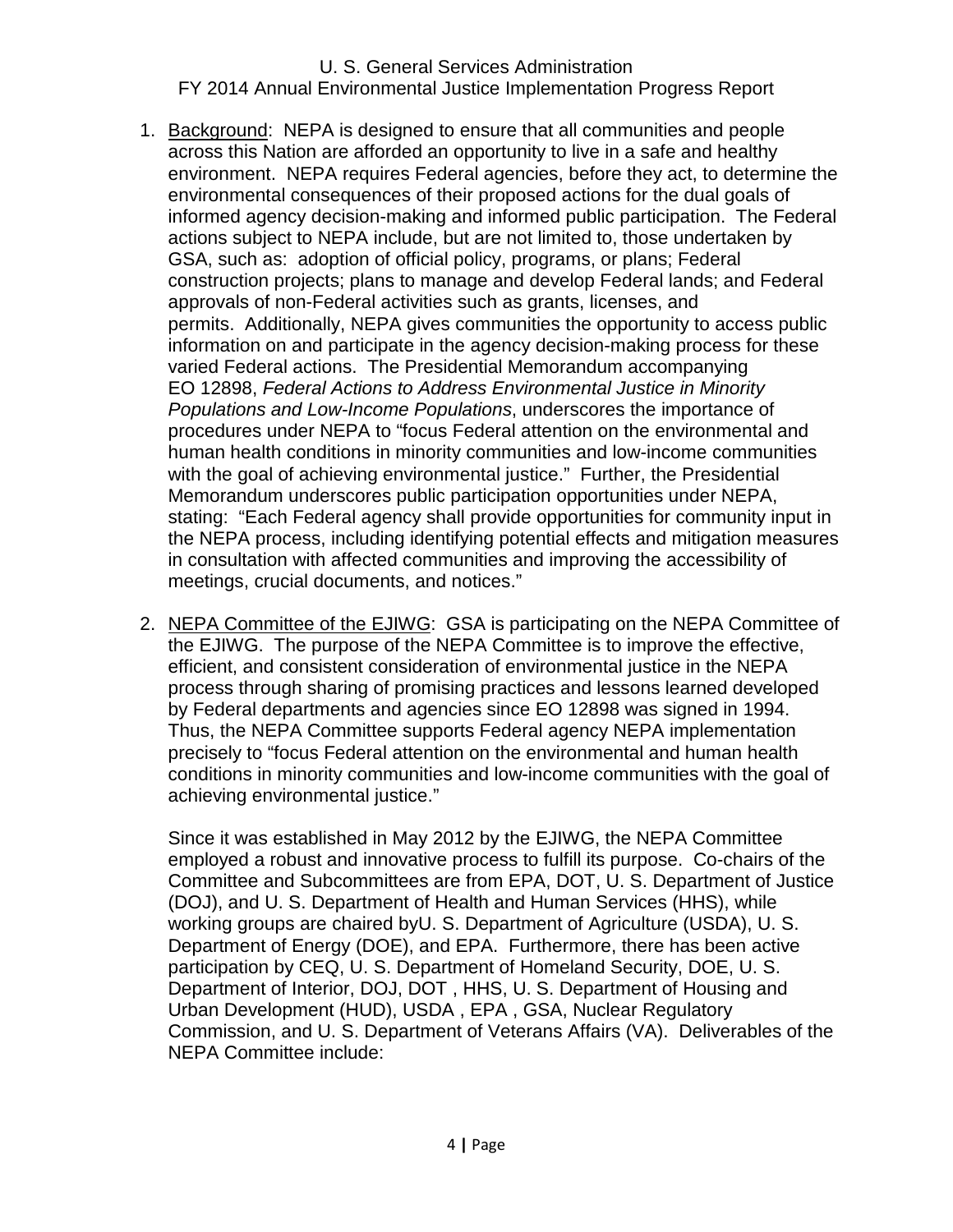# U. S. General Services Administration

FY 2014 Annual Environmental Justice Implementation Progress Report

- *Community of Practice*: Monthly interagency meetings have established a vehicle for cross agency training and dialogue for addressing complex issues through sharing of experiences and effective practices in addressing environmental justice in the NEPA process.
- *Environmental Justice and NEPA Agency Resource Compendium*: The compendium, available on the EJIWG Web page, http://www.epa.gov/environmentaljustice/interagency/index.html, gathers publically available information (e.g. regulations, orders, guidance, environmental justice strategic plans) from 20 Federal agencies on the intersection of environmental justice and NEPA into one place and hyperlinks them so that documents can be easily accessed. A select set of key references are also available on the EPA NEPA Web page.
- *Promising Practices on Environmental Justice Methodologies in NEPA Reviews*: The NEPA committee is drafting a compilation of promising practices which represents the results of research, analysis, and discussions by participants of the NEPA Committee concerning the interface of environmental justice considerations through NEPA processes. It represents the professional expertise of the NEPA Committee participants, and their collective thinking and thoughtful deliberation of information sources and is not formal agency guidance. The draft final document will be presented to the Chair of the EJIWG.
- *National Training Product on Environmental Justice and NEPA*: The NEPA Committee is drafting a *National Training Product on Environmental Justice and NEPA.* This training product is a companion to Environmental Justice Methodologies that provides history of NEPA and environmental justice, promising practices, and examples from Federal agency NEPA reviews.
- *Lexicon:* the NEPA Committee is drafting a lexicon and compendium of key terms as used by Federal agencies to consider environmental justice in NEPA reviews.
- 3. Agency Consideration of Environmental Justice in NEPA Activities.In addition to the efforts by the NEPA Committee, GSA has undertaken the following efforts to advance consideration of environmental justice in NEPA activities:
	- a. **Developed and Instituted an Environmental Tracking System.** In 2013, GSA developed and instituted a tracking system for Environmental Assessments (EA), Environmental Impact Statements (EIS) and Categorical Exclusions (CATEXs) to annually track implementation of environmental justice for all projects. During GSA's NEPA analyses, an early determination is made as to the potential for having environmental justice concerns, in accordance with GSA's NEPA Desk Guide. GSA tracked all NEPA projects during FY 2014 and specifically identified those that performed an environmental justice analysis. Since FY 2013, six projects have performed either an EA or EIS. Of these six projects, three determined a need for further environmental justice analysis, and all three reviews determined no adverse impact.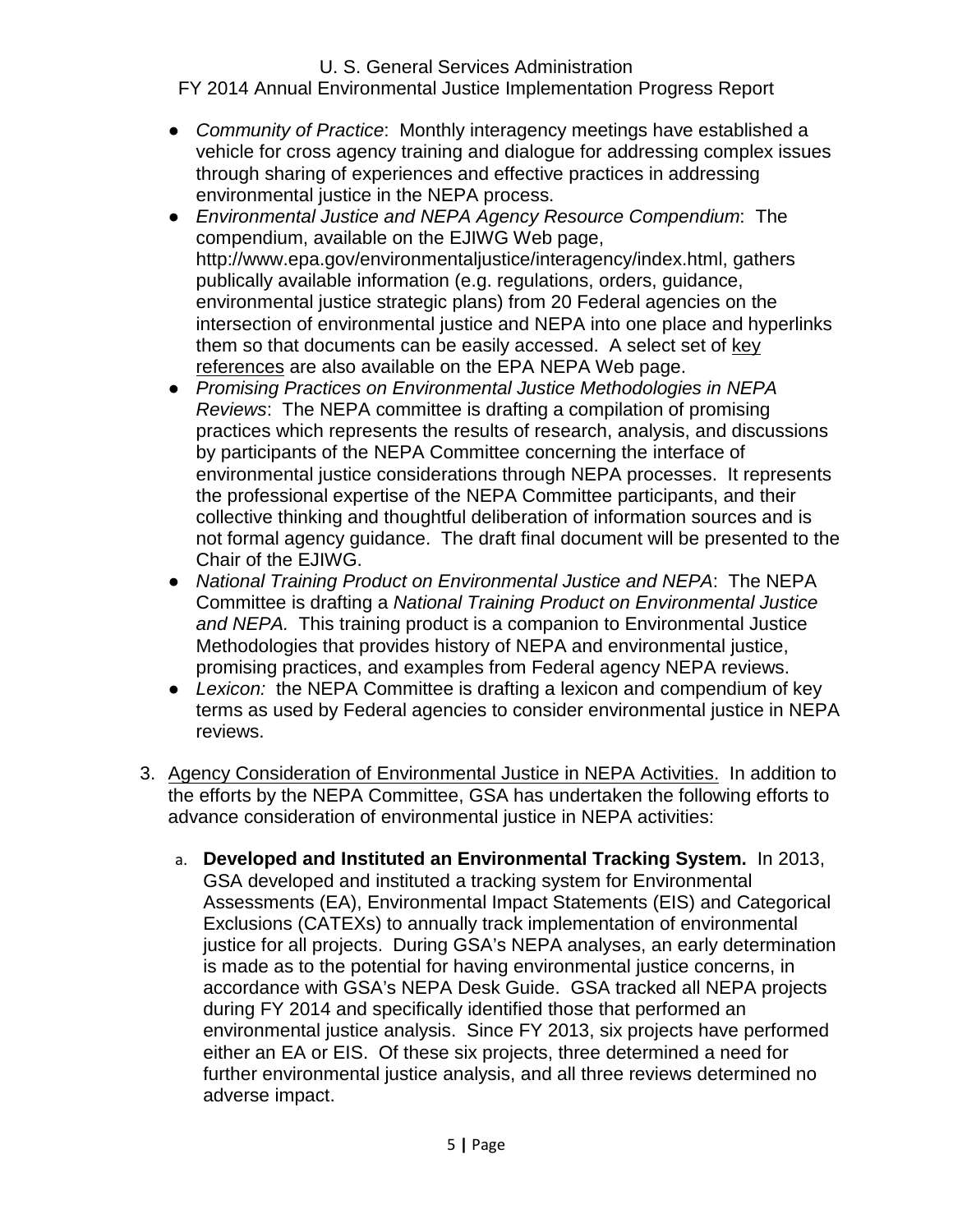Out of 42 GSA projects that performed checklist categorical exclusions (CATEXs), 9 were determined to not have any adverse impacts by the nature of the projects and did not need to perform a specific EJ analysis. The remaining 33 projects performed an EJ analysis, and none of the reviews indicated any adverse impacts. .

- **b. Provided Environmental Justice Training.** In 2014, at the following venues, GSA's Office of General Counsel (OGC) provided training on GSA's environmental justice program by using a PowerPoint presentation that was jointly developed by the Office of Civil Rights (OCR), the Public Buildings Service (PBS) and OGC:
	- In June, in Fort Worth, Texas, the GSA Region 7 Real Property Utilization & Disposal Division sponsored environmental law update training for 14 of its Region 7 real estate specialists, These specialists work both in the areas of real property acquisition and disposal, and the training provided by OGC addressed environmental justice in both settings. The 14 attendees amounted to nearly 100% of Region 7's real property specialists.

In August, in Washington D.C., the Office of Real Property Utilization and Disposal's Environmental Team held an environmental law update conference, one topic of which was the GSA environmental justice program. This team consists of GSA's leading experts (in the Regions and at Central Office) in the areas of environmental law compliance, and real property disposal. The conference was attended by 16 of these experts, who amounted to 100% of the membership of the Environmental Team. The experts on the Environmental Team create national guidance for use throughout GSA on how to satisfy federal, state and local environmental standards, new and emerging, that affect GSA's real property disposal mission.

In conclusion, the NEPA Committee is providing Federal departments and agencies with promising practices organized in a coordinated, functional framework as identified by NEPA practitioners across the Federal Government. This community of practice is working in a collaborative manner to address complex environmental justice issues in a timely manner. Ultimately, the NEPA Committee intends its efforts provide the groundwork for a renewed and dynamic process to advance environmental justice principles through NEPA implementation.

**E. Title VI of the Civil Rights Act of 1964 (Title VI).** Title VI prohibits race, color, and national origin discrimination by recipients of financial assistance from GSA. Environmental justice issues may be raised in programs and activities supported through Federal financial assistance. In those circumstances, Title VI is an important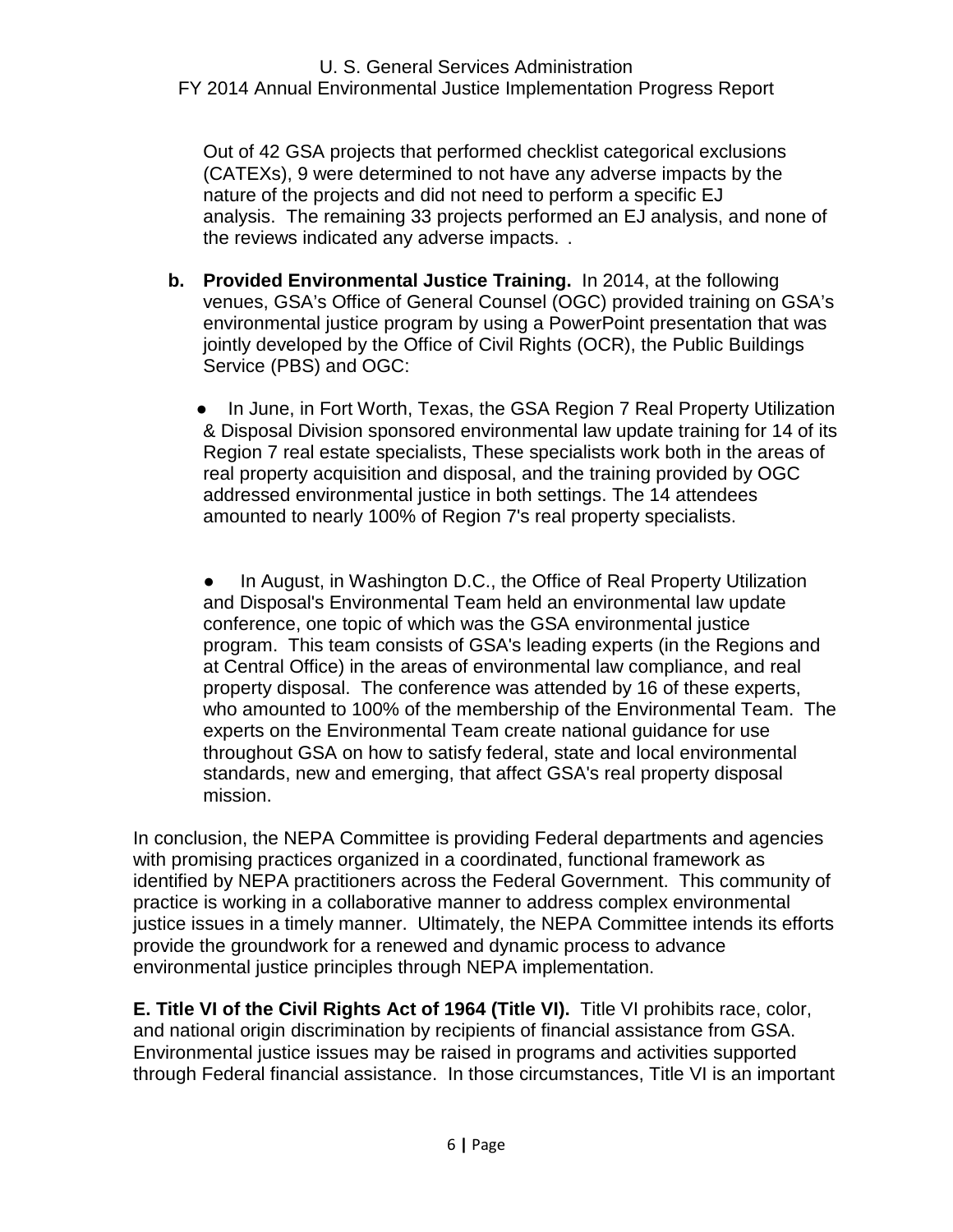tool for addressing those concerns. GSA's OCR is responsible for enforcing Title VI for the agency.

GSA is committed to using its authority under Title VI to achieve the goals of EO 12898. GSA's OCR participated in the Title VI Committee of the EJIWG, which drafted language regarding environmental justice responsibilities of recipients of Federal financial assistance, as enforced through Title VI. OCR trains the State Agencies for Surplus Property to ensure they understand their Title VI responsibilities, which includes the discussion of how environmental justice principles apply to their Title VI responsibilities.

# **III. ENVIRONMENTAL JUSTICE STRATEGY UPDATES/REVISIONS**

During FY 2015, GSA will review its Environmental Justice Strategy, which was published in February 2012. The review will consider whether GSA should make any changes to its Strategy, including consideration of current EJIWG focus areas and any comments received from the public.

# **IV. NOTABLE AND INNOVATIVE PLACED-BASED INTERAGENCY COLLABORATIVE PROJECTS & COMMUNITY ENGAGEMENT**

GSA routinely collaborates with other Federal agencies in the work that it does for the American people. Examples of such collaboration include, but are not limited to, entering into an Interagency Agreement with EPA to assist GSA with the Good Neighbor Program projects, or obtaining EPA's expertise to identify environmental justice communities near CERCLA projects, or partnering with the U. S. Small Business Administration to enhance Federal contracting opportunities for small businesses near construction projects.

# **V. COMMUNITY ENGAGEMENT ACTIVITIES AND RESULTS/IMPACTS**

GSA takes steps to engage with community leaders and members in the work that it does. Examples of community engagement include, but are not limited to:

**A. CERCLA Projects.** EPA guidance for environmental remediation projects under CERCLA calls for the lead agency to create a community involvement plan and to engage in meaningful community outreach activities. Although the former Hardesty Federal Complex, in GSA's Region 6 , near Kansas City, has been privately owned since 2011, GSA retained responsibility for making sure the site is safe for redevelopment and for addressing environmental contamination in surface soils and underground. The environmental issues date back to World War II when soldiers' uniforms were dry cleaned and chemically treated on the site. Chemicals from those operations released into the soil and groundwater. The community near the complex contains high percentages of minority, low-income, and linguistically isolated populations, and the Region received an environmental justice screening report from EPA that indicated the area has the potential for environmental justice concerns. As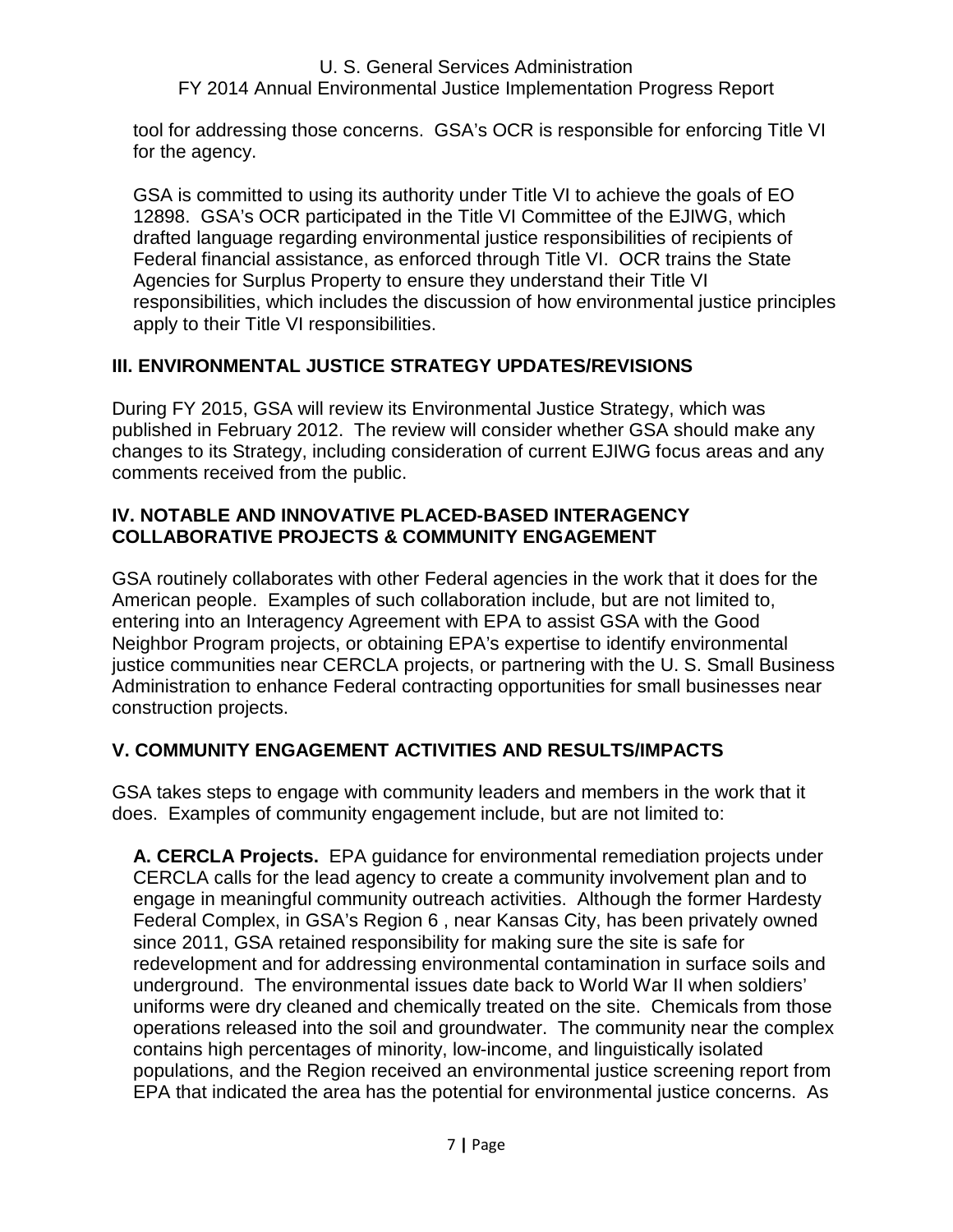a result, the Region shaped its community involvement plan and outreach efforts to include communication with individuals who have limited English proficiency and the broader environmental justice population.

Print materials are made available to the community in English, Somali, Spanish, and Vietnamese. The Region has hosted three public information sessions at the local library. Spanish and Vietnamese interpreters attended, as coordinated by GSA's Office of Civil Rights.

The Region is nearing the end of the Remedial Investigation stage of the CERCLA process, and GSA is working to determine the precise location and amounts of contamination, on- and off-site, and to identify the existing or potential risks to human health and the environment. In the next few months, the Region will complete the Feasibility Study phase by evaluating several remedial options and determining the best option for cleaning up the site. The projected completion date for this project is 2025. This timeline includes 5 years of long-term monitoring.

## **B. Land Ports of Entry and Small Business Federal Contracting Opportunities.**

GSA is committed to expanding opportunities for small businesses, awarding \$1.5 billion to small business in FY 2014. GSA conducts outreach events to support active construction projects, which included co-hosting small business outreach events with the San Diego Regional Chamber of Commerce to highlight potential opportunities for small businesses on the San Ysidro Land Port of Entry. The Administration's commitment to small business growth and the dedicated actions of GSA, GSA's prime contractors on the project, as well as GSA's partnership with the Small Business Administration, have resulted in strong partnerships around the San Ysidro LPOE area and job creation in the border communities, which includes minority and low-income populations. The project's small business contracts and subcontract award record, along with GSA's outreach efforts, reaffirms GSA's commitment to helping small businesses remain competitive in the Federal market and supports the creation of jobs in the local community.

# **VI. CLIMATE CHANGE ADAPTATION**

**A. Introduction/Overview.** Climate change is a force multiplier for environmental justice, as it binds together economic development, human rights. The current nexus of more extreme weather incidents and decaying infrastructure not designed for recurring extreme weather, combined with vulnerable communities deeply connects climate change risk management and environmental justice efforts. In 2013, The President's Climate Action Plan called for Federal agencies to "continue to identify innovative ways to help our most vulnerable communities prepare for and recover from impacts of climate change." GSA must continue focused efforts to make an enabling environment for change and support its Federal customers whose missions are more directly engaged with the State, local, and tribal stakeholders.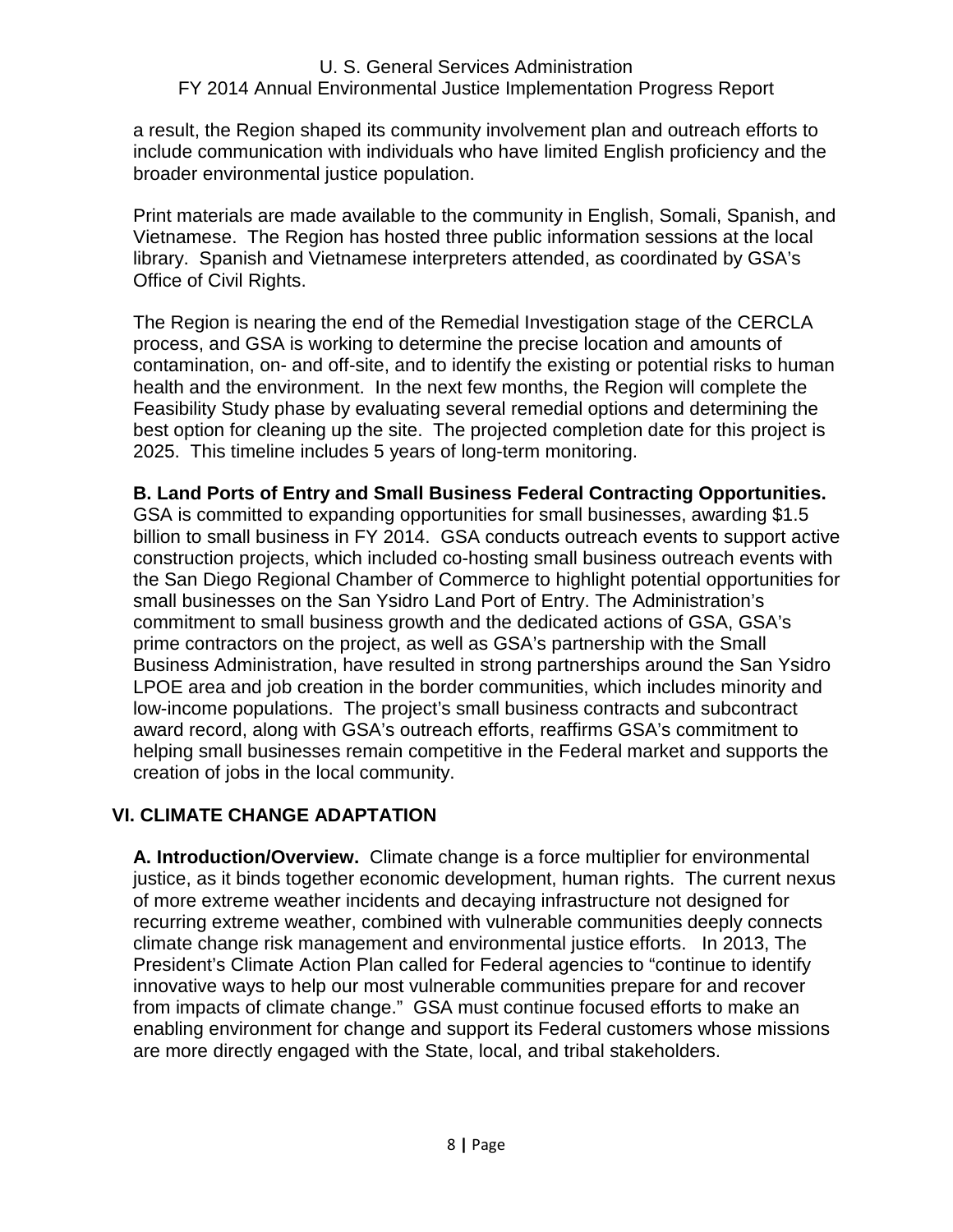**B. Progress toward implementing Agency Climate Adaptation implementation plans related to vulnerable communities.** GSA is responding to environmental justice issues that impact its Federal customers and the communities affected by GSA's initiatives. As GSA's customers identify vulnerable mission-critical sites and supply chain components, GSA will partner with them to identify and avoid maladaptation—actions that increase vulnerability to climate risks rather than reducing them.. Real property adaptation actions may vary across a spectrum of protection, accommodation, or retreat. Supply chain adaptation actions may vary across a spectrum of planning for disruption, minimizing damage, or damage control. GSA must work with its customers to understand how a changing climate, in conjunction with other socioeconomic and demographic trends, will affect customer agency missions and work to enable their capacity to support vulnerable communities more directly than GSA itself. Preparing agency staff to have the capability, confidence, and capacity to successfully implement this emergent aspect of risk management requires ongoing attention.

GSA is updating its agency and service-level vulnerability assessments based on the Third National Climate Assessment Environmental justice is included in this update.

**C. Interagency collaborative efforts to help vulnerable communities prepare for and recover from impacts of climate change.** Effective integration of climate risk management measures in operational planning and service delivery is dependent on a solid awareness of constraints and incentives. Even when climate change risk management is helped by new information and technological solutions, the positive effects can sometimes be limited by lack of speed or institutional capacity to effectively mainstream adaptation. The development of an enabling environment for change, both at the level of individual decisions and at the organizational level, can act as a big incentive for adaptation. For example, GSA has collaborated with other agencies on long-term climate change scenario planning exercises at multiple locations through the U. S. Department of Homeland Security-- Federal Emergency Management Agency's National Exercise Program, which has improved understanding of climate change impacts on operations and will be used in adaptation planning for local communities. GSA focused efforts to make an enabling environment for change with its partners who are more directly engaged with State, local, and tribal entities.

1. Recent Efforts to Support and Encourage Local Adaptation: Building a Climate Resilient National Capital Region Workshop Series. Starting in fall 2013 through 2014, GSA, the Metropolitan Washington Council of Governments, the National Aeronautic and Space Administration (NASA), the National Capital Planning Commission, , , the Smithsonian Institution, and the U.S. Global Change Research Program, sponsored free, invitation-only webinars and workshops to assist Federal and local agency climate adaptation planning and improve regional coordination. The workshops provide Federal, regional, and local organizations with an opportunity to work together, share technical information, and collaborate on climate adaptation strategies tailored to the National Capital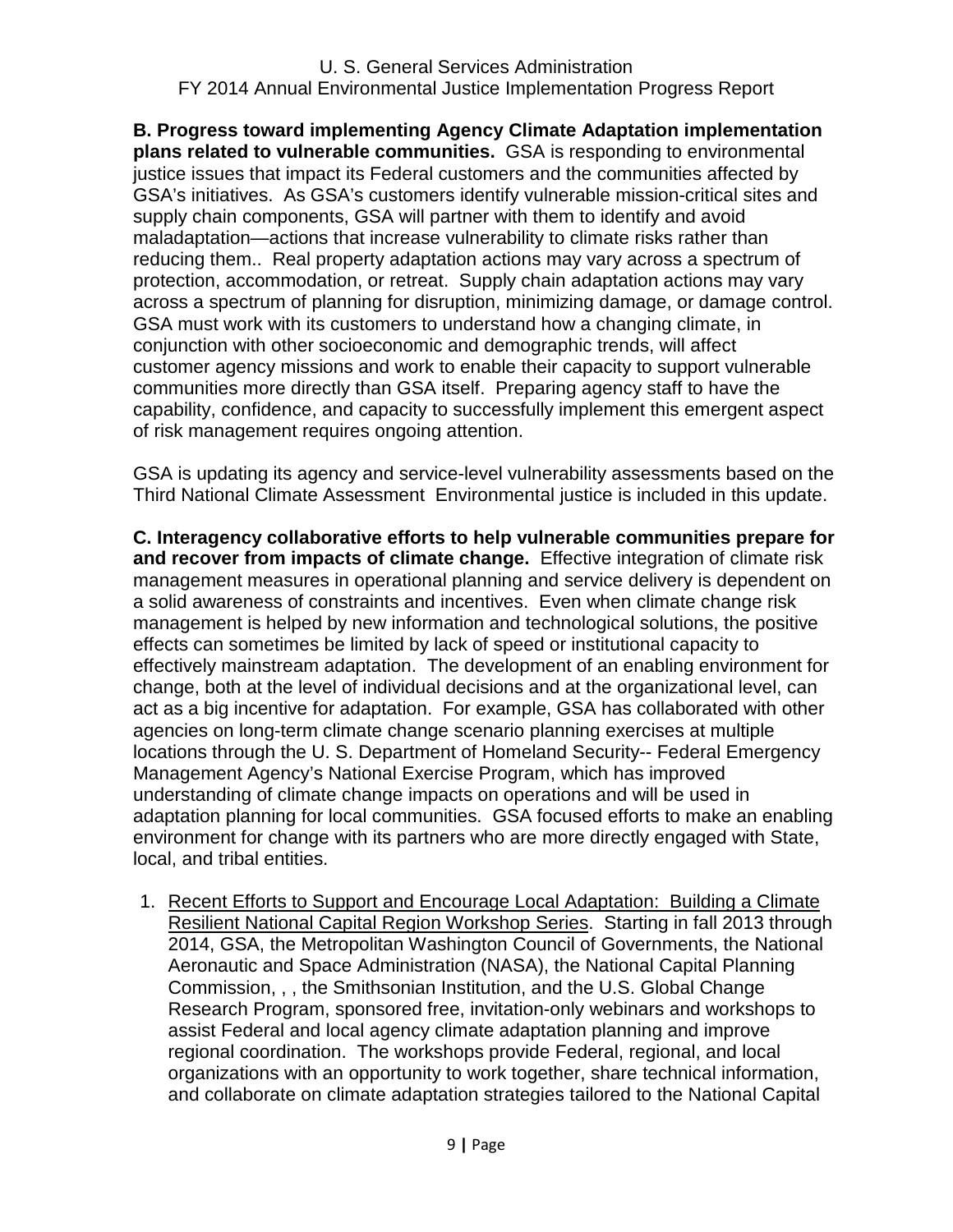## U. S. General Services Administration

# FY 2014 Annual Environmental Justice Implementation Progress Report

Region Many Federal, regional, and local agencies are individually exploring climate adaptation strategies for their facilities and workforce.. However, no single entity can address all of its climate change risks without working with other area organizations.

The workshop structure was based on a process for assessing and planning for vulnerabilities to climate impacts. This process has been tested and followed for several years by NASA managers.

In the interim, between workshop events, participants were encouraged to complete "homework assignments" to identify the built systems most vulnerable to climate change. In discussion groups, participants shared and synthesized the results of this homework, characterizing the primary threats common among participating organizations. At some of the workshops, participants broke into sector-based groups to identify strategies for a climate-resilient DC area.

The groups at the December workshop were:

- Energy (electrical supply),
- Geographically and historically significant areas,
- Governance,
- Information technology and telecommunications,
- Transportation, and
- Water/wastewater/stormwater

Workshop participants developed shared messages to communicate climate preparedness messages within their organizations.

2. Upcoming Efforts to Support and Encourage Local Adaptation: Building a Climate-Resilient National Capital Region Workshop Series. Similar to the GreenGov Community Spotlight in R11GSA's National Capital Region (NCR) and the White House GreenGov Climate Champion award-winning pilots in GSA's Heartland Region and NCR, GSA's New England Region will be a pilot in Spring, 2015. The pilot will provide an opportunity for Federal customers who work with regional and local climate change adaptation plans and applicable local organizations to work together, share technical information, and collaborate on climate adaptation strategies tailored to the two sites in the New England Portfolio.

**D. Conclusion.** Per the findings of the 2011 Interagency Climate Change Adaptation Task Force Progress Report, GSA recognizes that minority communities and lowincome communities are disproportionately affected by climate change. Extreme heat, severe storms, reduced air quality, severe droughts, and sea-level rise exacerbate environmental and public health challenges facing minority and lowincome communities. GSA's responsibilities continue to vulnerable communities through GSA's direct support of its Federal customers, who directly engage with vulnerable communities.